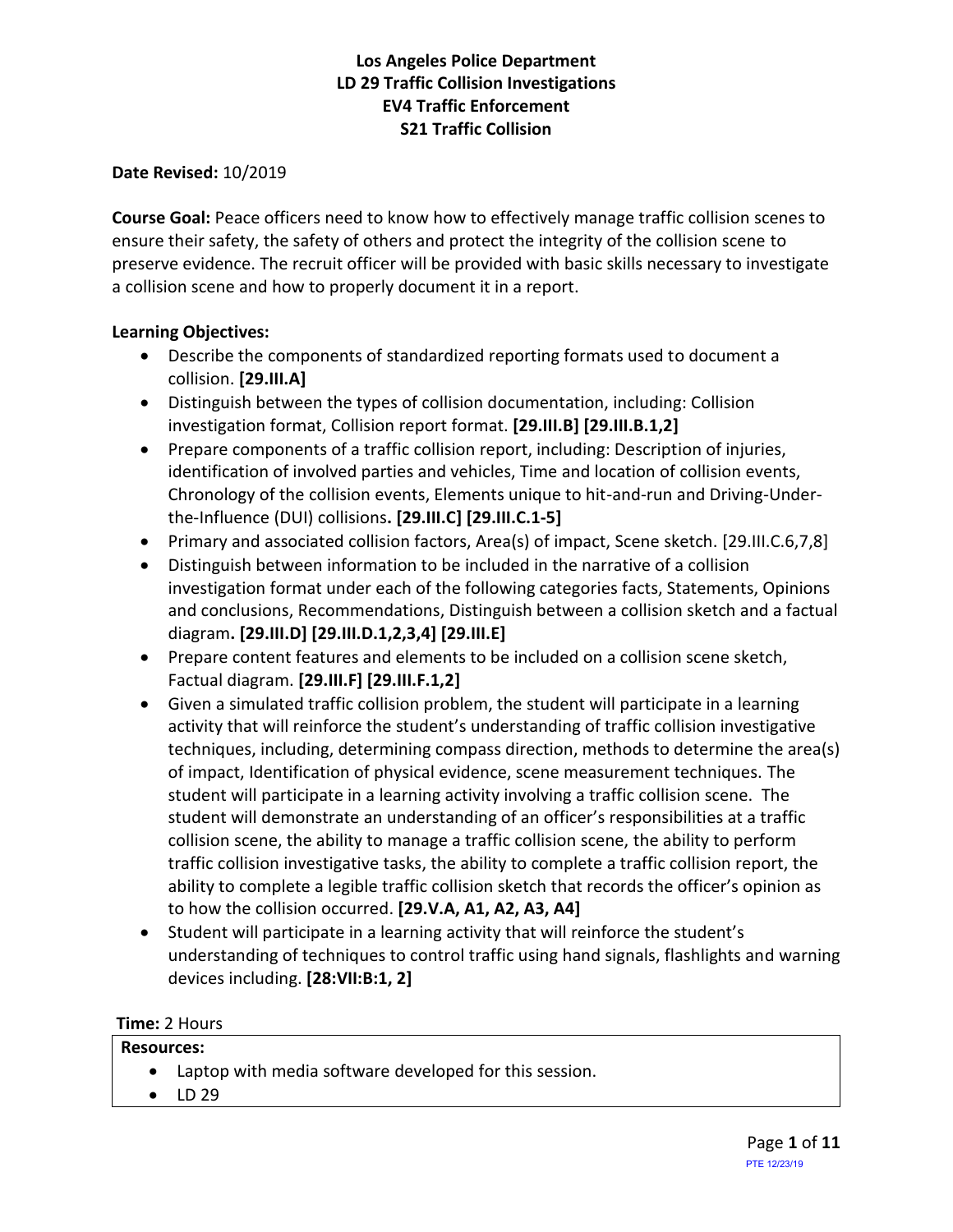|    | Flipchart paper and markers.<br>$\bullet$                                                                                                                                                                                                                                                                                                                                                  |                                                                                                          |  |  |
|----|--------------------------------------------------------------------------------------------------------------------------------------------------------------------------------------------------------------------------------------------------------------------------------------------------------------------------------------------------------------------------------------------|----------------------------------------------------------------------------------------------------------|--|--|
|    | AOI Traffic Collision Exercise Worksheets (6 Pages)                                                                                                                                                                                                                                                                                                                                        |                                                                                                          |  |  |
|    | Quadrant method of measurement handout                                                                                                                                                                                                                                                                                                                                                     |                                                                                                          |  |  |
|    | Session Summary: The recruit will learn the basics in traffic collision investigation.                                                                                                                                                                                                                                                                                                     |                                                                                                          |  |  |
|    |                                                                                                                                                                                                                                                                                                                                                                                            |                                                                                                          |  |  |
| Ι. | <b>Outline</b><br><b>Collision Documentation</b><br>A. Statewide Integrated Traffic Records<br>System.<br>(SWITRS) was implemented for the<br>1.<br>purpose of establishing uniformity<br>in the collection reporting, and<br>retrieval of traffic collision data.<br>2. SWITRS reports allow law<br>enforcement and other agencies<br>within specific jurisdictions to                    | <b>Instructor Notes</b><br>[29.III.A]<br>Lecture: Components of Standardized<br><b>Reporting Formats</b> |  |  |
|    | identify the types of collisions,<br>types, and ages of parties involved,<br>high collision frequency locations,<br>violations that cause a high number<br>of collisions, and other information<br>to assist in the analysis of traffic<br>collisions.                                                                                                                                     |                                                                                                          |  |  |
|    | <b>Collision documentation</b><br>3.                                                                                                                                                                                                                                                                                                                                                       | [29.11. B]<br>Lecture: Type of Collision                                                                 |  |  |
|    | a. Law enforcement agencies are<br>responsible for documenting all<br>collisions that take place within<br>that agency's jurisdiction.<br>b. All traffic collisions occurring on<br>highways, and non-traffic resulting<br>in personal injury or death, or in<br>which the driver fails to<br>immediately stop at the scene and<br>report the collision or provide<br>proper notification. | Documentation                                                                                            |  |  |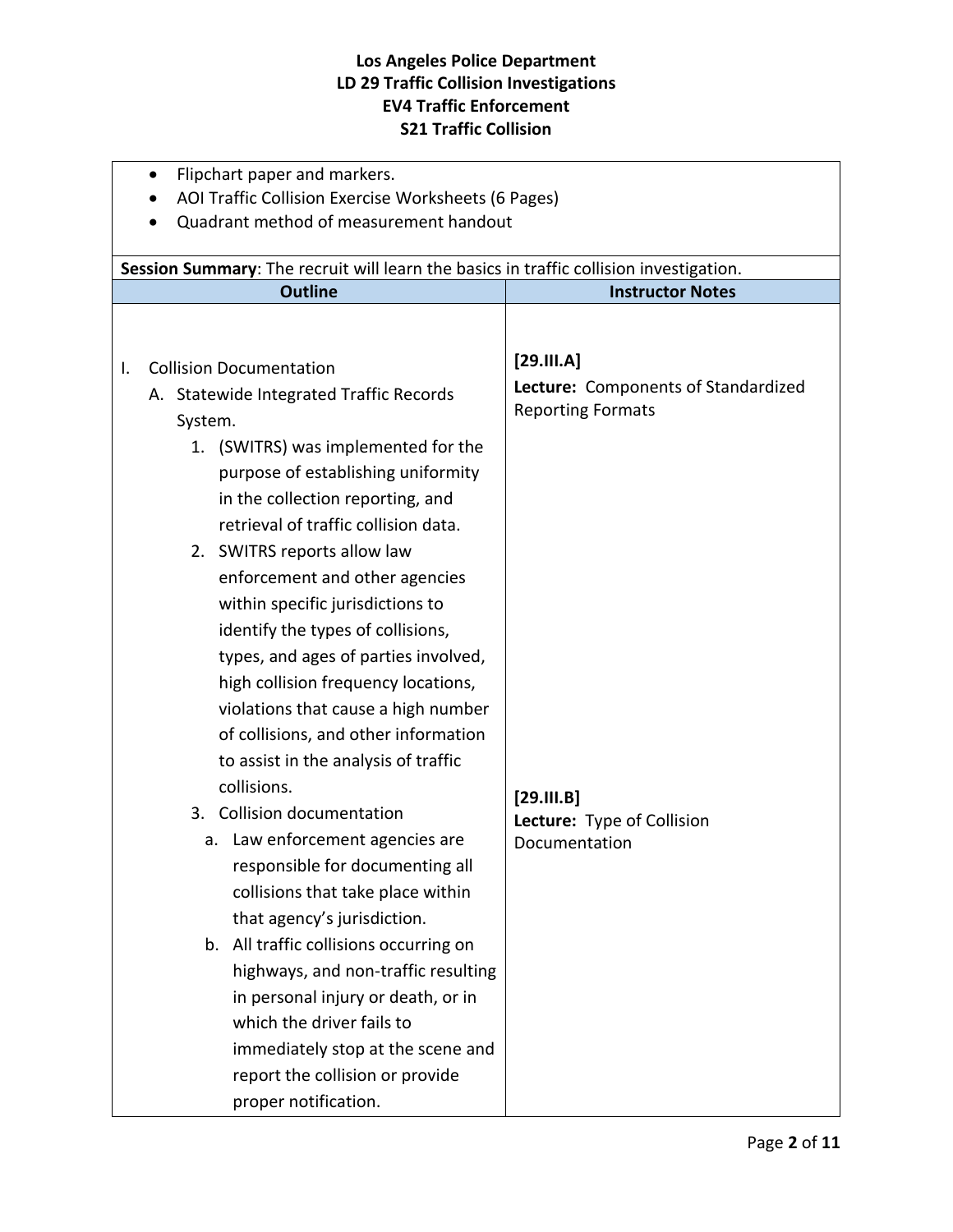| c. | Agencies are also responsible for   |                                         |
|----|-------------------------------------|-----------------------------------------|
|    | documenting all bicycle collisions  |                                         |
|    | occurring on highways within their  |                                         |
|    | jurisdiction.                       |                                         |
|    | 4. Report components.               |                                         |
|    | a. Face sheet information regarding | [29.111. B.1]                           |
|    | the:                                | Lecture: Collision Investigation Format |
|    | 1) Date and time                    |                                         |
|    | 2) Location of the collision,       |                                         |
|    | 3) Involved parties,                | [29.111.C.3]                            |
|    | 4) Vehicle damage, and              | Lecture: Time and Location of Collision |
|    | 5) Any special conditions (e.g.,    |                                         |
|    | on-duty emergency vehicle,          |                                         |
|    | school bus, etc.).                  |                                         |
|    | b. Data sheet documentation of the: |                                         |
|    | 1) Primary collision factor,        |                                         |
|    | 2) Vehicle movements,               |                                         |
|    | 3) Scene conditions, and            |                                         |
| 4) | Other information to be             |                                         |
|    | entered into the SWITRS             |                                         |
|    | database.                           |                                         |
| c. | Injured/witness/ passenger          |                                         |
|    | records                             | [29.111.C.2]                            |
|    | 1) Injured persons,                 | Lecture: Identification of Parties      |
|    | 2) Witnesses (i.e., non-injured,    |                                         |
|    | noninvolved persons), and/or        |                                         |
|    | 3) Passengers (i.e., non-injured,   |                                         |
|    | involved persons)                   |                                         |
| 4) | Notation of the extent of           |                                         |
|    | injuries.                           |                                         |
|    | d. Narrative.                       |                                         |
|    | 1) Investigating officer's record,  |                                         |
|    | written in that officer's own       |                                         |
|    | words, of the facts related to      |                                         |
|    | the collision.                      |                                         |
|    |                                     |                                         |
|    |                                     |                                         |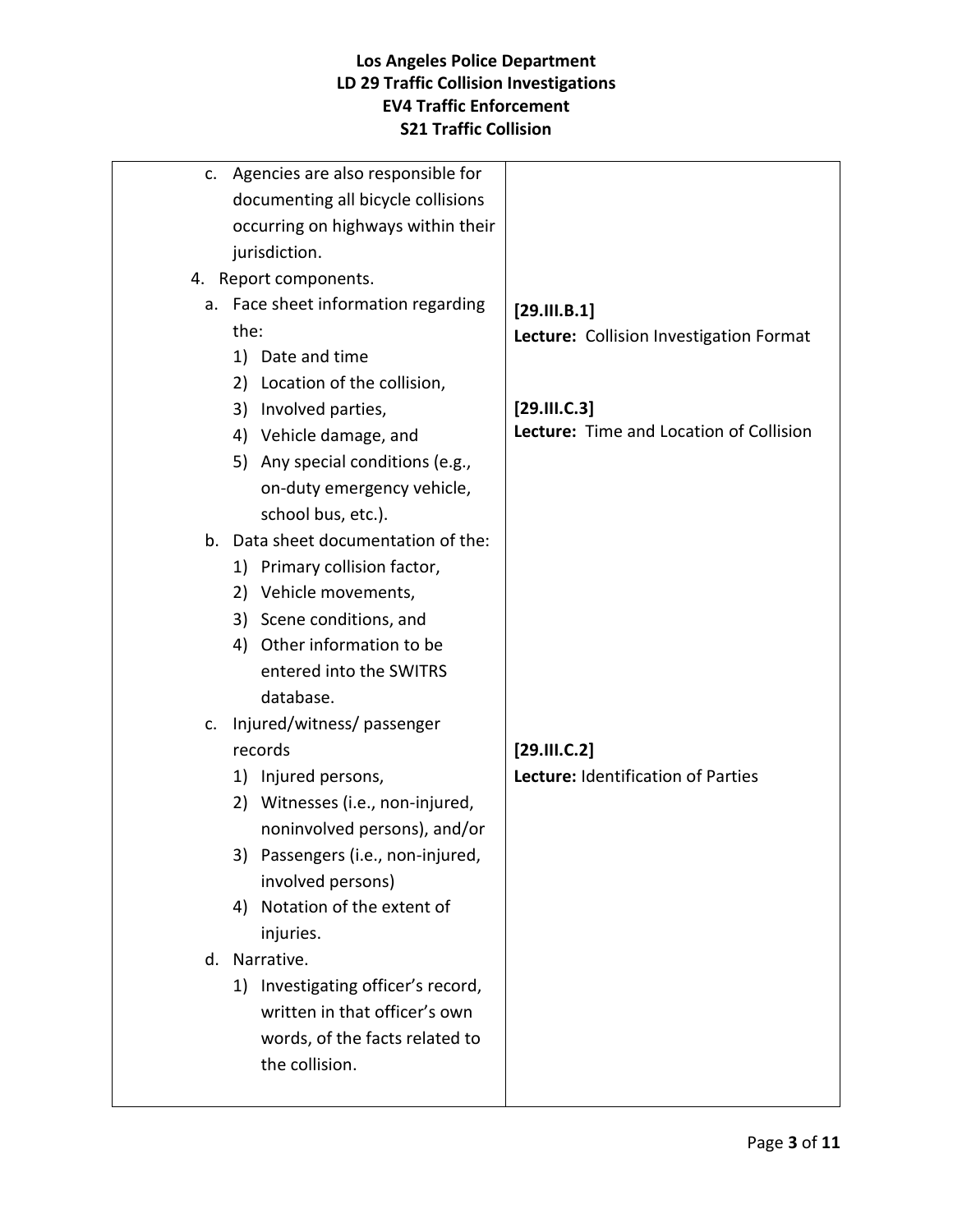| 2) Statements made by involved        |                                          |
|---------------------------------------|------------------------------------------|
| and noninvolved persons.              |                                          |
| 3) The officer's opinions,            | [29.111.D.4]<br>Lecture: Recommendations |
| conclusions, and                      |                                          |
| recommendations.                      |                                          |
| 4) An illustration representing       |                                          |
| the investigating officer's           |                                          |
| opinion how the collision             |                                          |
| occurred                              |                                          |
| 5) A drawing of the factual           |                                          |
| details of the collision scene as     | [29.111. B.2]                            |
| the officer found it.                 | Lecture: Collisions Reporting Formats    |
| e. Reporting formats when             |                                          |
| investigation a T/C.                  |                                          |
| 1) Collision Investigation Format:    |                                          |
| takes place on a highway and          |                                          |
| results in serious personal           |                                          |
| injury. Completed by I/O.             |                                          |
| 2) Collision report format: Minor     |                                          |
| injuries, property damage             |                                          |
| only. Completed by I/O.               |                                          |
| 3) Property damage only: No           |                                          |
| injuries, no follow-ups and no        |                                          |
| prosecution anticipated.              | [29.111.C.4]                             |
| B. Report Narratives.                 | Lecture: Lecture Chronology of Collision |
| 1. A report narrative should not      |                                          |
| contain useless details. Instead a    |                                          |
| narrative should:                     |                                          |
| a. Bring together the elements of the |                                          |
| incident in a concise, logical, and   |                                          |
| time sequenced order.                 |                                          |
| b. Expand upon information noted      |                                          |
| elsewhere.                            |                                          |
| c. Explain the occurrence of the      |                                          |
| collision.                            |                                          |
|                                       |                                          |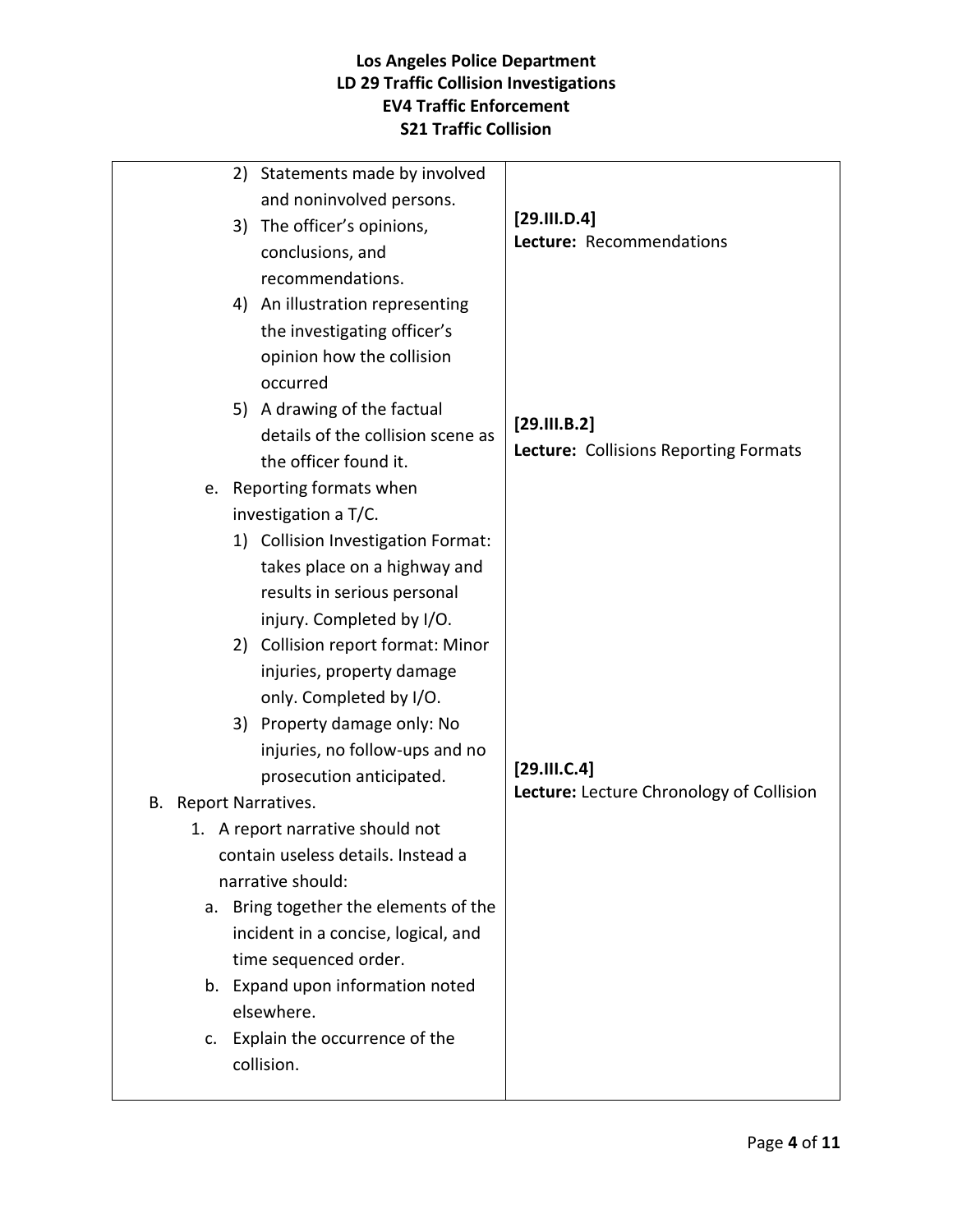| 2. A collision investigation format                            | [29.111.D][29.111.D.1]               |
|----------------------------------------------------------------|--------------------------------------|
| narrative should contain the:                                  | Lecture: Facts                       |
| Facts pertinent to the incident.<br>а.                         |                                      |
| Statements of involved parties<br>b.                           |                                      |
| and witnesses.                                                 |                                      |
| Opinions and conclusions of the<br>c.                          |                                      |
| investigating officer how the                                  |                                      |
| collision occurred.                                            |                                      |
| Recommendations for further<br>d.                              |                                      |
| $action(s)$ .                                                  |                                      |
| 3. Report Facts in Narrative.                                  |                                      |
| Type and time of call.<br>a.                                   |                                      |
| Response location, Arrival time.<br>b.                         |                                      |
| Statements that speeds and<br>c.                               |                                      |
| measurements are approximate                                   |                                      |
| and how each was obtained (e.g.,                               |                                      |
| pacing, rolatape, etc.)                                        |                                      |
| 4. Scene Description.                                          |                                      |
| Road alignment, surface.<br>a.                                 |                                      |
| Fixed or other objects.<br>b.                                  |                                      |
| Type(s) of traffic controls.<br>c.                             |                                      |
| 5. Involved Parties.                                           |                                      |
| Party's name and how that person<br>a.                         |                                      |
| was identified.                                                |                                      |
| How driver of that party's vehicle<br>b.                       |                                      |
| was determined.                                                |                                      |
| c. Location of that party's vehicle.                           |                                      |
| Any mechanical defect associated<br>d.                         |                                      |
| with that party's vehicle.                                     |                                      |
| 6. Other Factual Information.                                  |                                      |
| Additional information (e.g., driver<br>a.                     |                                      |
| license restrictions, physical                                 | [29.111.C.5]                         |
| disabilities of party, etc.)<br>b. Any follow-up action needed | Lecture: Elements of Hit and Run and |
| Hit-and-run<br>7.                                              | <b>DUI</b>                           |
|                                                                |                                      |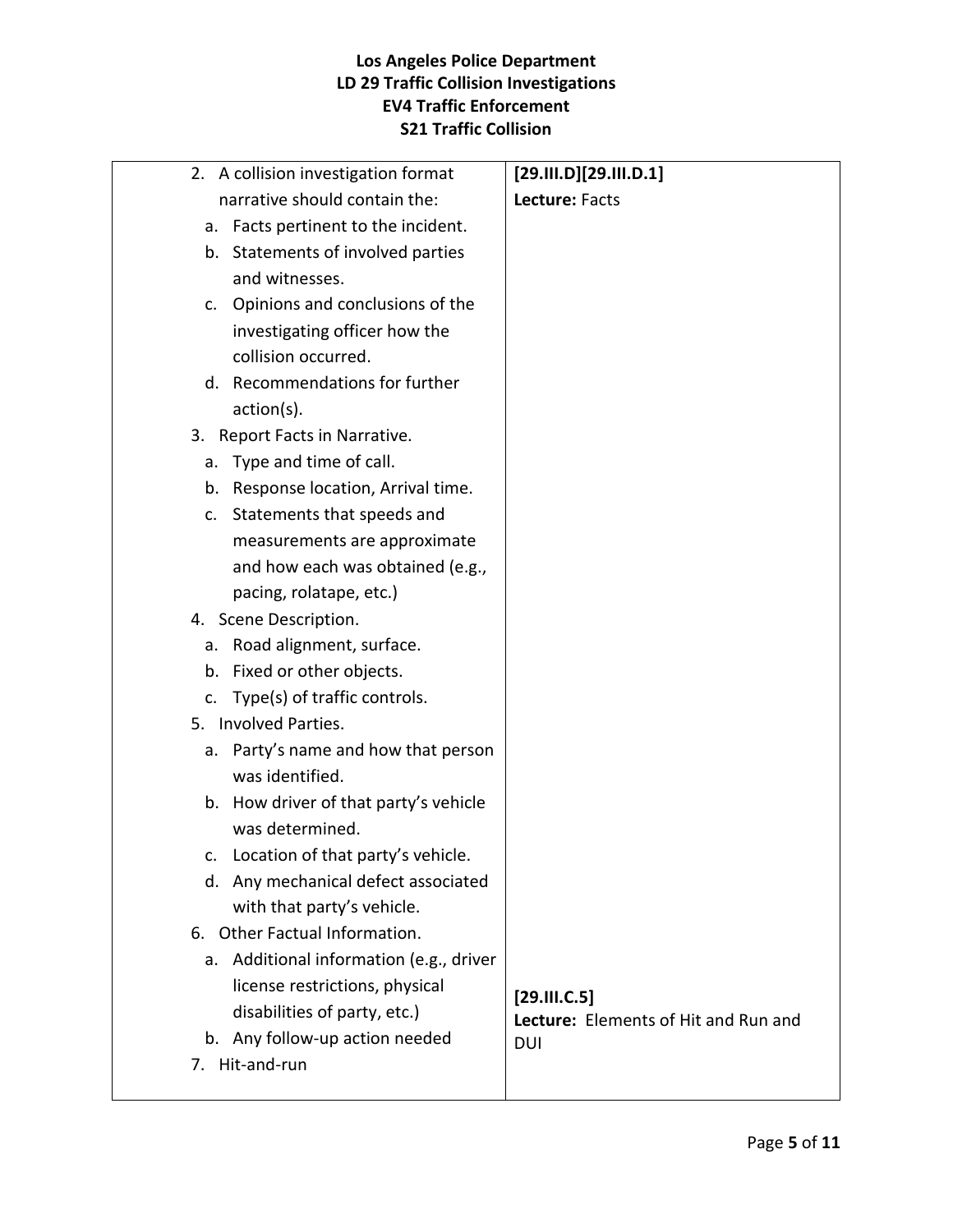| Description of suspect vehicle,<br>а. |                                   |
|---------------------------------------|-----------------------------------|
| party, and clothing.                  |                                   |
| b. Who can identify suspect and       |                                   |
| establish that person as the driver.  |                                   |
| c. Summary of follow-up actions       |                                   |
| (e.g., locating and impounding        |                                   |
| vehicle, etc.)                        |                                   |
| d. If necessary, an explanation why   |                                   |
| follow-up actions were not            |                                   |
| possible.                             |                                   |
| 8. Hazardous materials.               |                                   |
| a. Trade and chemical names           |                                   |
| b. Presence/absence of placards,      |                                   |
| labels, and shipping papers.          |                                   |
| Type of packaging.<br>C.              |                                   |
| Cleanup contractor.<br>d.             | 29.III.D.2]                       |
| e. Disposition of material.           | Lecture: Statements               |
| 9. Party statements.                  |                                   |
| a. Any statements made by involved    |                                   |
| parties or witnesses should be        |                                   |
| noted within the investigation        |                                   |
| narrative. Statements need not be     |                                   |
| noted verbatim but each should        |                                   |
| be recorded in a manner that          |                                   |
| presents the pertinent substance      |                                   |
| and information of the person's       |                                   |
| words.                                |                                   |
| b. Statements may also be taken       |                                   |
| from other individuals who can        |                                   |
| provide relevant information (e.g.,   |                                   |
| emergency medical technicians,        |                                   |
| family members, person who may        | [29.111.D.3]                      |
| be able to provide information        | Lecture: Opinions and Conclusions |
| regarding a hit-and-run collision,    |                                   |
| $etc.$ ).                             |                                   |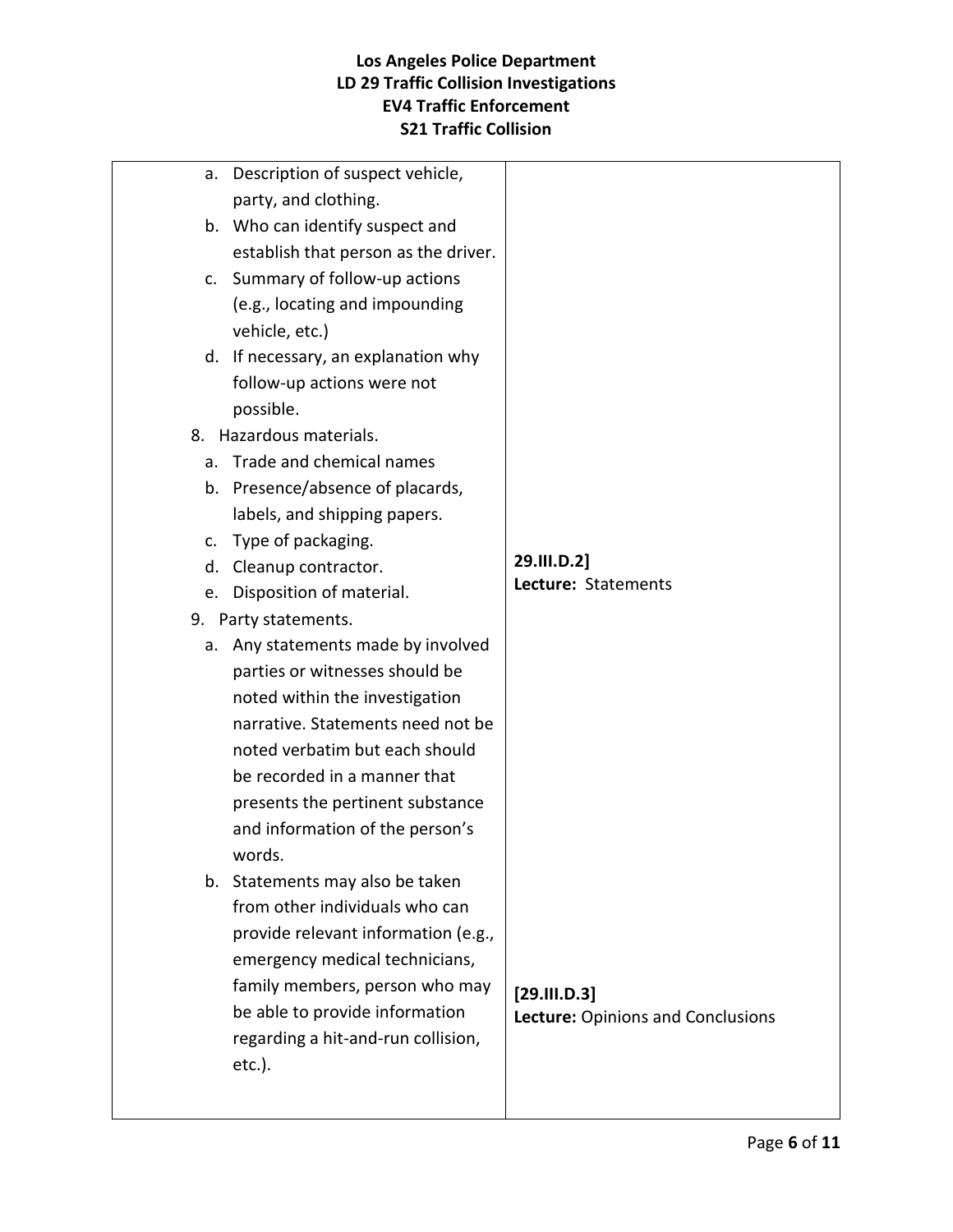|    | 10. The opinions and conclusions      |  |
|----|---------------------------------------|--|
|    | portion of an investigation narrative |  |
|    | should explain how the collision      |  |
|    | occurred.                             |  |
|    | a. Summary present a complete         |  |
|    | description of:                       |  |
|    | b. What took place.                   |  |
|    | c. How the collision happened and     |  |
|    | why it happened.                      |  |
|    | d. Tell what happened before,         |  |
|    | during, and after the collision.      |  |
|    | e. Base all opinions on evidence at   |  |
|    | the scene and/or statements of        |  |
|    | involved parties or witnesses.        |  |
| f. | Present information in a logical,     |  |
|    | time sequential manner.               |  |
|    | g. Note pertinent details.            |  |
|    | 11. Area(s) of Impact.                |  |
|    | a. State the area of impact and how   |  |
|    | it was determined (e.g., physical     |  |
|    | evidence, point of rest,              |  |
|    | statements, damage etc.).             |  |
|    | b. Indicate the area of impact with a |  |
|    | minimum of two measurements.          |  |
|    | c. If more than one area of impact,   |  |
|    | note each separately.                 |  |
|    | 12. Cause/Fault.                      |  |
| a. | Identify the party who was            |  |
|    | determined to be most at fault        |  |
|    | and the primary collision factor.     |  |
|    | b. Explain how each was determined    |  |
|    | and identify the evidence upon        |  |
|    | which each was based.                 |  |
|    | 13. In the final portion of an        |  |
|    | investigation narrative, the          |  |
|    | investigating officer may             |  |
|    |                                       |  |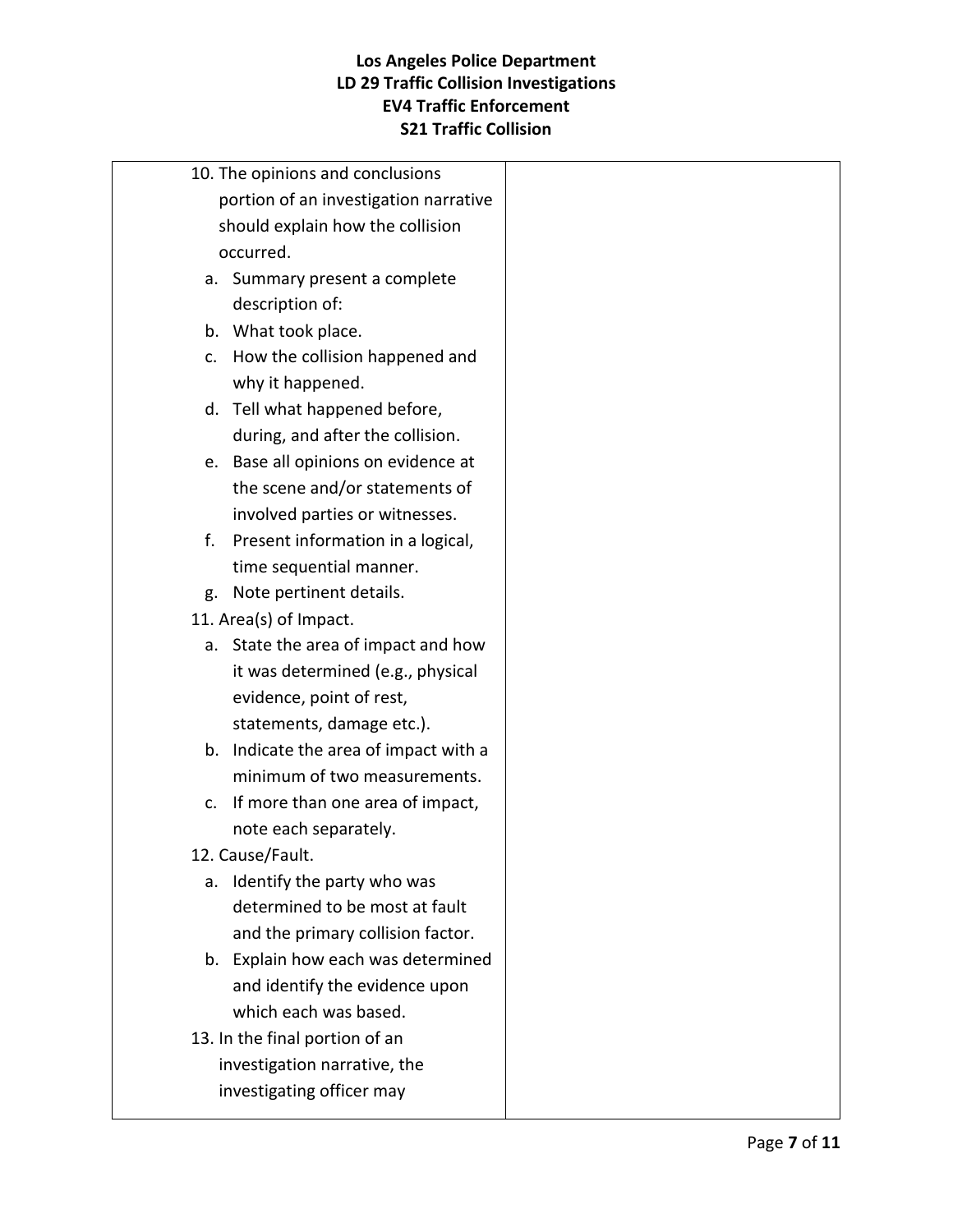| recommend follow-up actions. I/O             |                                           |
|----------------------------------------------|-------------------------------------------|
| may:                                         | [29.111.C.8]                              |
| a. Requesting district attorney's            | Lecture: Scene Sketch                     |
| review.                                      |                                           |
| b. Mechanical inspections.                   |                                           |
| Further evidence analysis.<br>C.             |                                           |
| DMV re-examinations of driver.<br>$d_{\tau}$ |                                           |
| C. Collision Sketches and Factual Diagrams.  |                                           |
| 1. Sketches vs. diagrams.                    |                                           |
| a. A collision sketch is an illustration     |                                           |
| of the collision scene that reflects         | $[29.$ $II.E]$<br>[29.111.F.2]            |
| the investigating officer's opinions         | Lecture: Factual Diagram                  |
| as to how the vehicle collision              |                                           |
| occurred. Collision sketches                 |                                           |
| should be included with all                  |                                           |
| collision investigation format and           |                                           |
| collision report formats. [29.III.E]         |                                           |
| b. A factual diagram is a drawing of         |                                           |
| the collision scene that represents          |                                           |
| the scene as it was found upon               |                                           |
| the officer's arrival. It contains           |                                           |
| factual information only, rather             | <b>Collision Related Points</b>           |
| than any opinions of the                     | Positions of rest of involved<br>vehicles |
| investigating officer.                       | Location of dead or injured               |
| 2. Factual diagrams should be included       | parties                                   |
| with collision documentation when            | Area(s) of impact                         |
| the                                          |                                           |
| Collision involves a serious injury<br>a.    |                                           |
| or fatality.                                 |                                           |
| b. Diagram would assist in a                 |                                           |
| prosecution.                                 |                                           |
| Diagram would assist an officer in<br>c.     |                                           |
| clarifying a point in the narrative          |                                           |
| portion of the report.                       |                                           |
| 3. All sketches and diagrams must be         |                                           |
| clean (smudge free), clear, and              |                                           |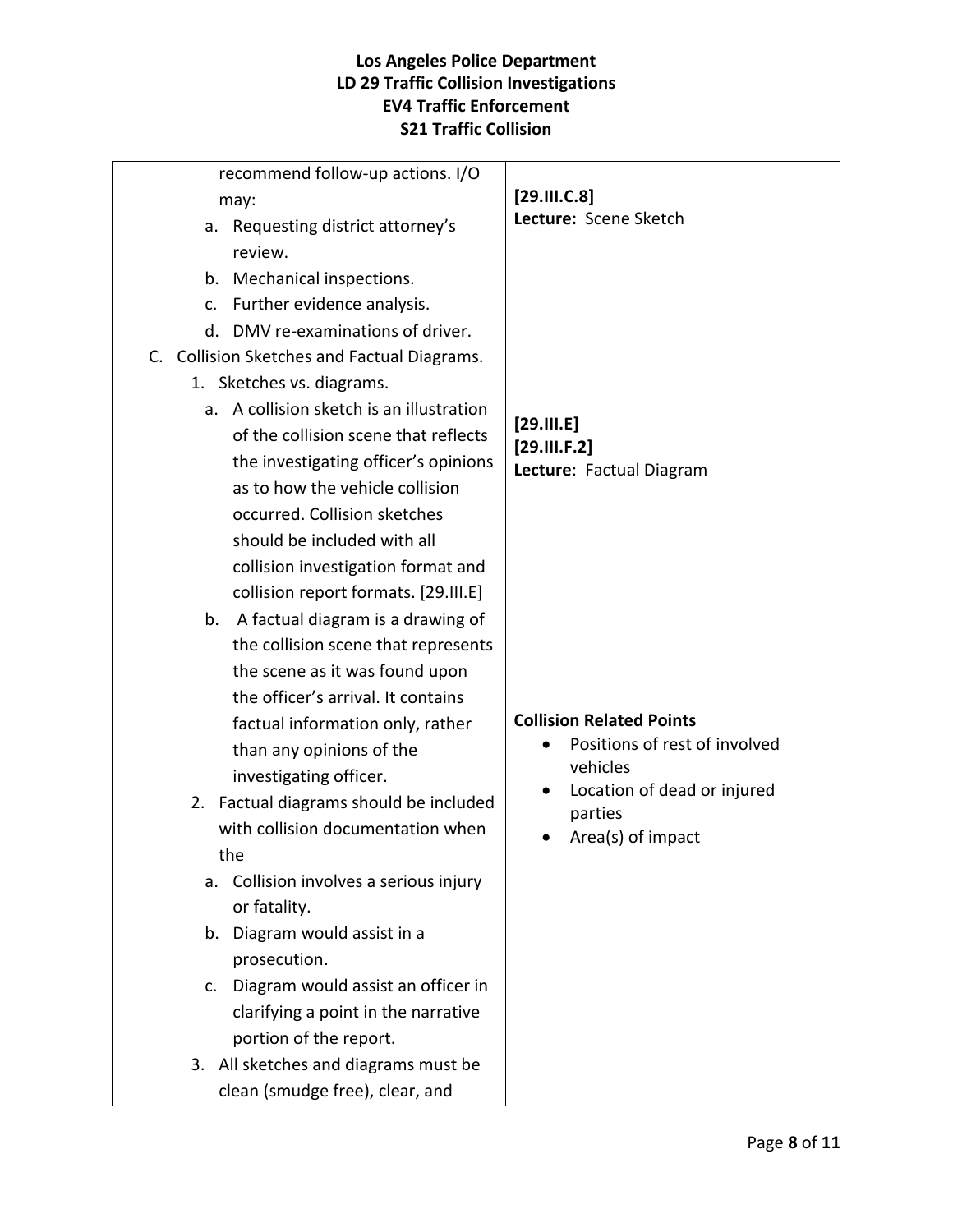| legible. All text should be written    |                                 |
|----------------------------------------|---------------------------------|
| horizontally (parallel to the bottom   |                                 |
| of the page) rather than vertically.   |                                 |
| The use of diagram templates and a     |                                 |
| straight edge is recommended to        |                                 |
| improve the quality of all sketches    |                                 |
| and diagrams.                          |                                 |
| 4. All collision sketches and factual  |                                 |
| diagrams should include:               |                                 |
| a. A compass direction (North is       |                                 |
| usually indicated with an arrow        |                                 |
| pointing to the top of the page).      |                                 |
| b. Reference points and directions.    |                                 |
| Fixed objects and elements<br>c.       |                                 |
| (appropriately labeled) that are       |                                 |
| relevant to the investigation or are   |                                 |
| relevant to collision factors (e.g.,   |                                 |
| trees, traffic signs and devices,      |                                 |
| shrubs, poles, buildings, etc.).       |                                 |
| d. The identity of all highways,       |                                 |
| roadways, and alleys shown.            |                                 |
| 5. Both collision sketches and factual |                                 |
| diagrams should also be                |                                 |
| proportional (but not necessarily to   |                                 |
| scale).                                |                                 |
| 6. Collision sketches illustrate the   |                                 |
| investigating officer's opinion        |                                 |
| regarding:                             |                                 |
| a. travel pathways of involved         |                                 |
| vehicles and parties.                  |                                 |
| b. Area of impact.                     |                                 |
| 7. Factual diagrams should illustrate  |                                 |
| only the facts of the collision        | [29.11.5.1]                     |
| regarding location of:                 | Lecture: Collision Scene Sketch |
| Physical evidence.<br>а.               |                                 |
|                                        |                                 |